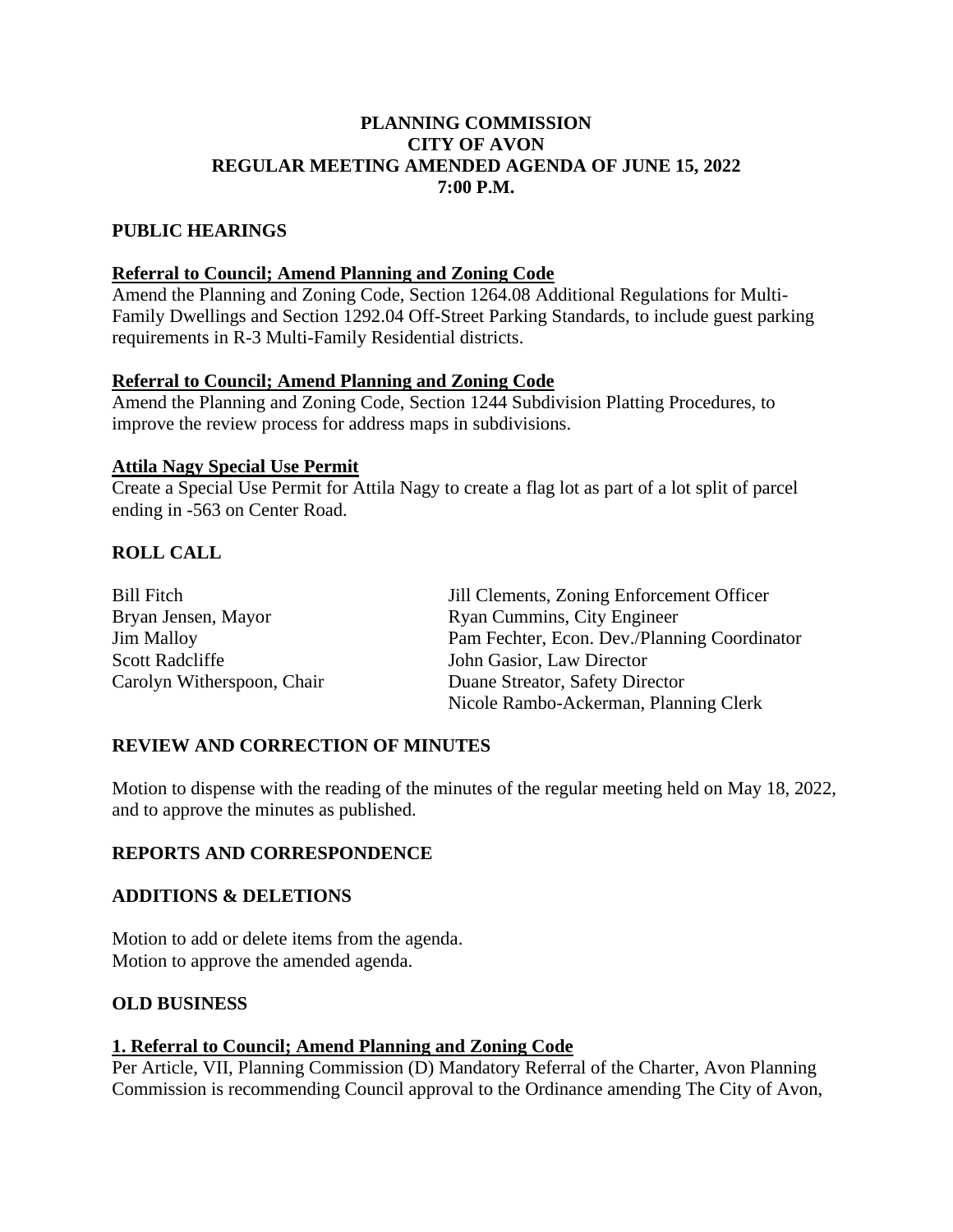Ohio Section 1264.08 Additional Regulations for Multi-Family Dwellings and Section 1292.04 Off-Street Parking Standards. Proposal was tabled at the May 18, 2022 meeting.

Motion to refer to City Council.

### **NEW BUSINESS**

### **2. Advanced Polymer Coatings; Final Development Plan; PL20210066**

Request to approve the final development plan to construct a 20,000 sq. ft. building addition at 951 Jaycox Road. A variance was granted for the 50 ft. setback June 2, 2021.

Motion to suspend the rules. Motion to approve.

#### **3. Concord Village Phase 3; Final Development Plan; PL20220025**

Request to approve the final development plan for Concord Village Phase 3 creating 72 singlefamily units on the north side of Chester Road.

Motion to suspend the rules. Motion to approve.

### **4. Beehive Homes of Avon; General Development Plan; PL20220026**

Request to approve the general development plan for Beehive Homes of Avon to construct a memory care facility with five buildings on the north side of Chester Road west of Colorado Avenue.

Motion to suspend the rules. Motion to refer to City Council.

#### **5. Beehive Homes of Avon Phase 1; Final Development Plan; PL20220027**

Request to approve the final development plan for Beehive Homes of Avon Phase 1 of a memory care facility on the north side of Chester Road west of Colorado Avenue including a building, maintenance garage, dumpster, parking, utilities and stormwater management.

Motion to suspend the rules. Motion to approve.

#### **6. Patricia Klingshirn; Lot Split and Consolidation; PL20220028**

Request to consolidate and split two parcels ending in -019 and -020 on the north side of Detroit Road resulting in two parcels of 0.6391 acres and 6.2505 acres.

Motion to suspend the rules. Motion to approve.

## **7. Attila Nagy; Lot Split and Consolidation; PL20220029**